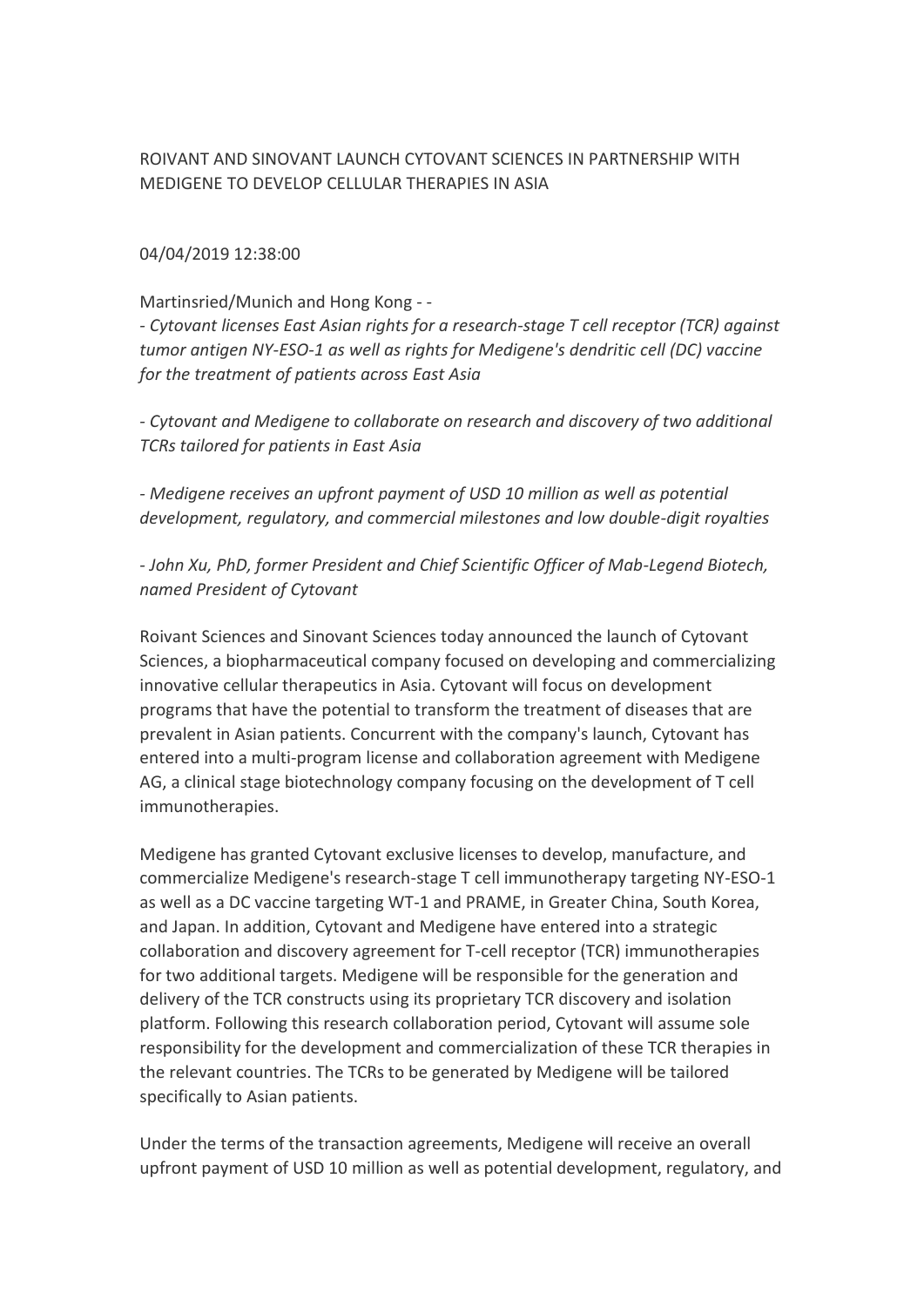commercial milestone payments which in aggregate could total over USD 1 billion for the four products across multiple indications. Furthermore, Medigene will be eligible to receive royalty payments on net sales of the products in a low double-digit percentage in the relevant countries. Additionally, Cytovant will reimburse all R&D costs incurred by Medigene within the collaboration.

"T cell receptors are the scouts of the immune system," said *Prof. Dolores Schendel, CEO/CSO of Medigene.* "They help T cells recognize and destroy cancer cells. We use our sophisticated screening systems to generate tailored TCR therapies for patient populations with specific genetic characteristics. This partnership implements Medigene's strategy to discover TCRs with various HLA specificities in order to address different populations and markets. Cytovant, with its highly experienced management and scientific team was launched by Roivant and Sinovant to achieve excellence in cell therapies and we are proud to be part of this story of delivering various TCR projects as well as our DC vaccine for development in East Asia."

"The complexities of end-to-end cell therapy manufacturing, development, and commercialization in Asia require regional focus, specialization, and knowledge," said *Benjamin Zimmer, President of Roivant Health.* "Roivant and Sinovant have built Cytovant precisely to address these scientific and logistical complexities. We are excited to announce this strategic alliance with Medigene, one of the leading companies in the field of T cell-based therapies, to deliver important new cellular immunotherapies to Asian patients as quickly as possible."

Dr. John Xu, a molecular immunologist by training and translational scientist, has joined Cytovant and will serve as the company's President. Prior to joining Cytovant, Dr. Xu was President and Chief Scientific Officer of Mab-Legend Biotech, a Shanghai-based antibody discovery company. Previously, Dr. Xu also served as Chief Scientific Officer of Shanghai Benemae Pharmaceutical Corporation and as Head of the Biologics Group at GSK China. He received his B.S. in cell biology and genetics from Peking University and his Ph.D. in biochemistry and molecular biology from Harvard University.

"We are thrilled to welcome John to Cytovant," said *Dr. Xinan Chen, Executive Chairman of Sinovant.* "John's deep scientific expertise and knowledge of Asia's health priorities make him an ideal leader for the company as we prepare to rapidly scale its research and development activities. The launch of Cytovant represents an important milestone in Sinovant's evolution as a platform for entrepreneurs like John and we look forward to building Cytovant with him."

# *About Cytovant*

Cytovant is a clinical-stage biopharmaceutical company focused on developing innovative cellular therapeutics in Asia. Cytovant's mission is to become Asia's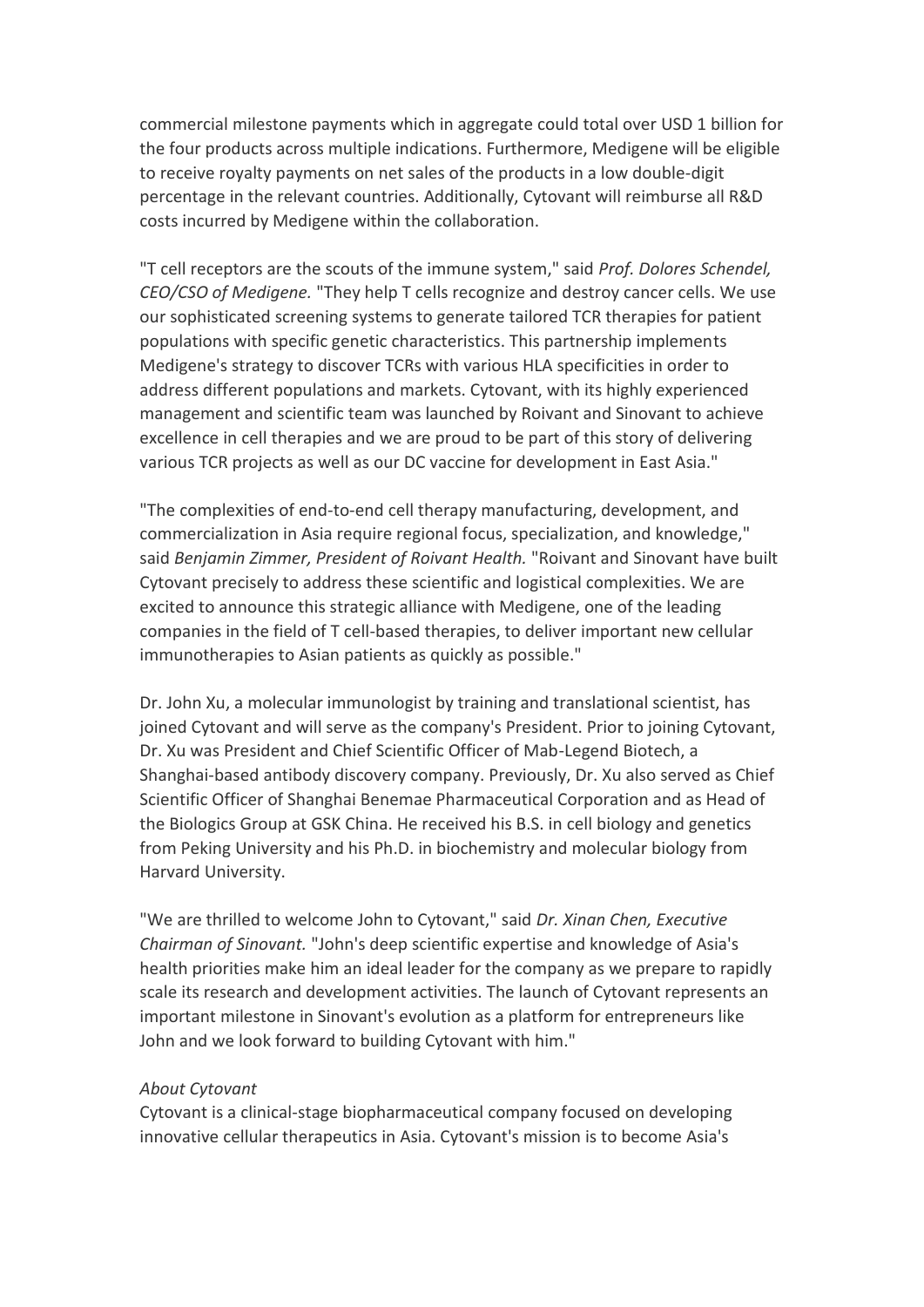premier cell therapy company by discovering, developing, and commercializing new medicines that are uniquely suited to Asian patients.

### *About Roivant*

Roivant aims to improve health by rapidly delivering innovative medicines and technologies to patients. We do this by building Vants - nimble, entrepreneurial biotech and healthcare technology companies with a unique approach to sourcing talent, aligning incentives, and deploying technology to drive greater efficiency in R&D and commercialization.

For more information, please visit [http://www.roivant.com.](http://www.roivant.com./)

#### *About Sinovant*

Sinovant is a Chinese biopharmaceutical company dedicated to conducting globally innovative biomedical R&D in China to meet the needs of patients in Greater China and around the world. Sinovant's mission is to develop and commercialize new medicines that address the most pressing public health challenges in China while simultaneously advancing Chinese biopharmaceutical research abroad. For further information, please visit [http://www.sinovant.com.](http://www.sinovant.com./)

#### *About Medigene*

Medigene AG (FSE: MDG1, ISIN DE000A1X3W00, Prime Standard) is a publicly listed biotechnology company headquartered in Martinsried near Munich, Germany. The company is developing highly innovative immunotherapies to target various forms and stages of cancer. Medigene concentrates on the development of personalized T cell-based therapies with the focus on T cell receptor-modified T cells (TCR-Ts) and has projects currently in preclinical and clinical development.

For more information, please visit [http://www.medigene.com.](http://www.medigene.com./)

Contractual parties to the agreement are Medigene Immunotherapies GmbH, a wholly owned affiliate of Medigene AG, and Roivant Asia Cell Therapy Holdings Ltd., a wholly owned subsidiary of Roivant Sciences Ltd.

# Forward-Looking Statements

This press release contains forward-looking statements representing the opinion of Medigene as of the date of this release. The actual results achieved by Medigene may differ significantly from the forward-looking statements made herein. Medigene is not bound to update any of these forward-looking statements. Medigene® is a registered trademark of Medigene AG. This trademark may be owned or licensed in select locations only.

#### *Contacts*

*Roivant Sciences* Paul Davis